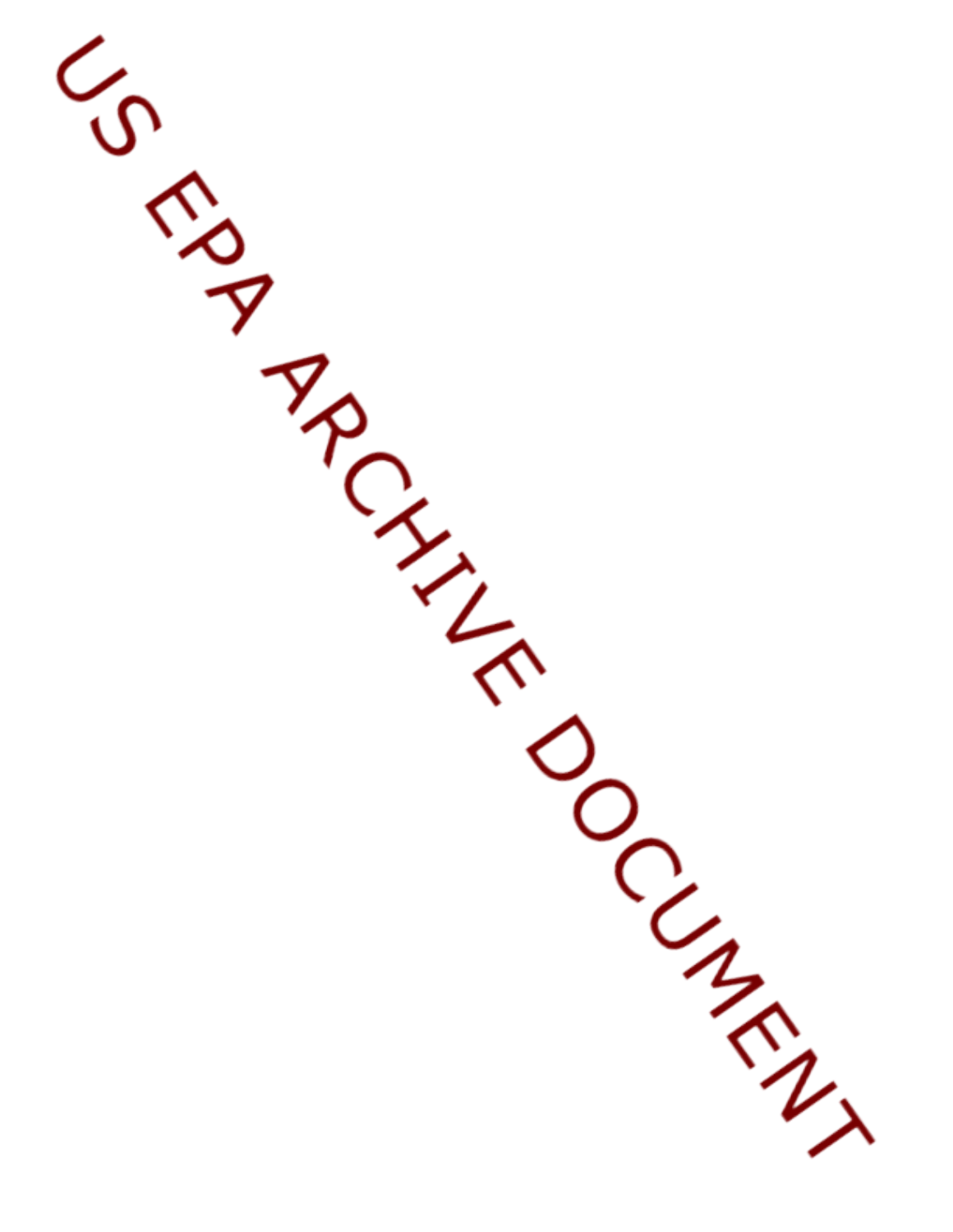United States **Pesticides And** 738-F-91-110<br>
Environmental Protection **Toxic Substances** May 1991 Environmental Protection Agency (7508W)

# **R.E.D. FACTS**

# **Sulfur**

## **Pesticide Reregistration**

 $EFA$ 

All pesticides sold or used in the United States must be registered by EPA, based on scientific studies showing that they can be used without posing unreasonable risks to people or the environment. Because of advances in scientific knowledge, the law requires that pesticides which were first registered years ago be reregistered to ensure that they meet today's more stringent standards.

In evaluating pesticides for reregistration, EPA obtains from pesticide producers and reviews a complete set of studies showing the human health and environmental effects of each pesticide. The Agency imposes any regulatory controls that are needed to effectively manage each pesticide's risks. EPA then reregisters pesticides that can be used without posing undue hazards to human health or the environment.

When a pesticide is eligible for reregistration, EPA announces this and explains why in a Reregistration Eligibility Document, or RED. This fact sheet summarizes the information in the RED for sulfur.

**Sulfur** The element sulfur is a ubiquitous, natural component of the environment. Currently, sulfur is registered by EPA for use as an insecticide, fungicide and rodenticide on several hundred food and feed crop, ornamental, turf and residential sites. It is also used as a fertilizer or soil amendment for reclaiming alkaline soils. Sulfur is applied in dust, granular or liquid form, and is an active ingredient in nearly 300 registered pesticide products. All registered uses of sulfur are eligible for reregistration.

# **Regulatory History**

Sulfur has been known and used as a pesticide since very early times, and has been registered for pesticidal use in the United States since the 1920s. EPA issued a Registration Standard for sulfur in December 1982. The only data requirement imposed at that time was a proposal for crop reentry intervals. No additional generic data have been required since then.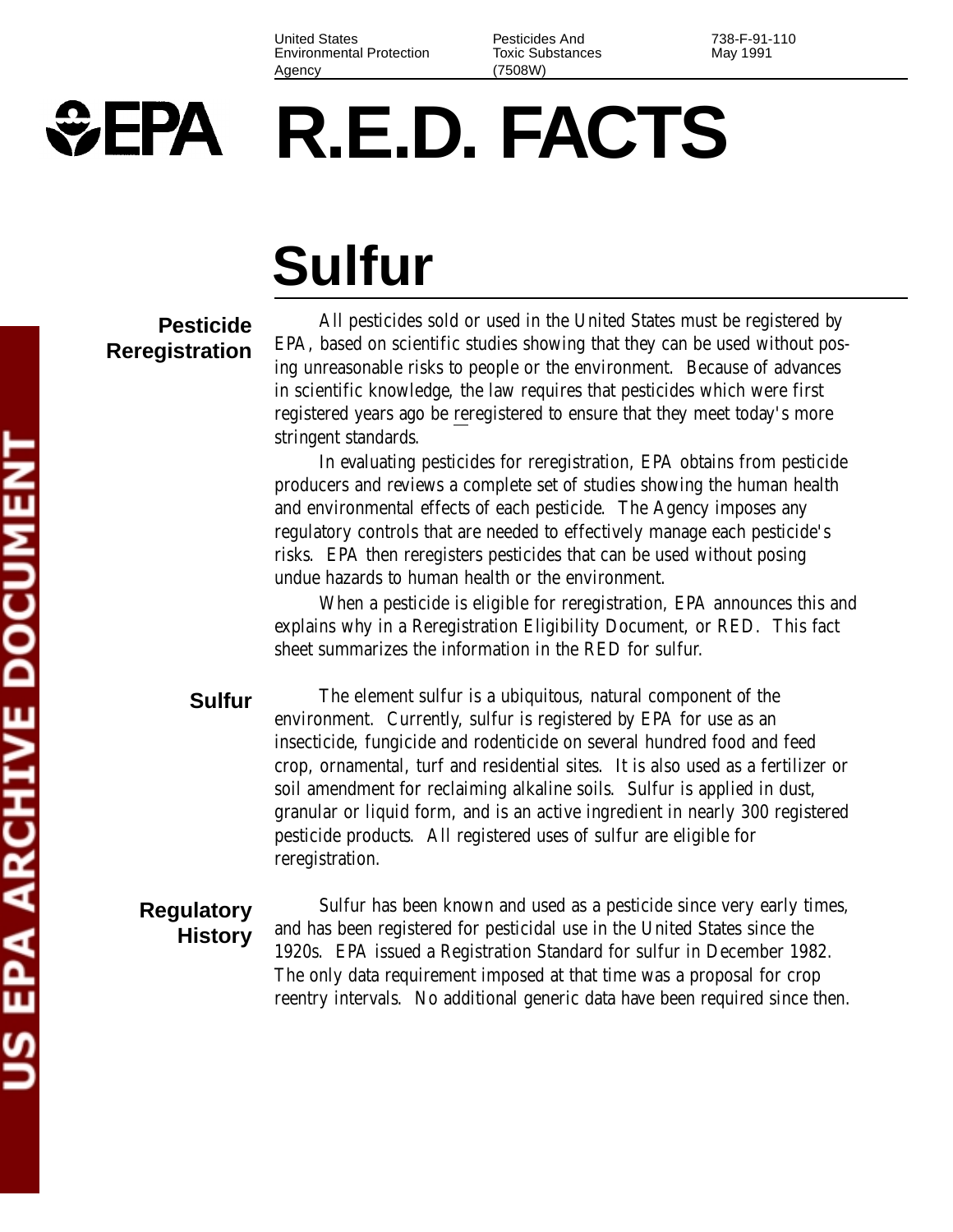# **Health Effects**

All of EPA's toxicology data requirements for sulfur have been satisfied for a number of years. Sulfur is known to be of low toxicity, and poses very little if any risk to human health.

#### **Acute Effects**

Short-term studies show that sulfur is of very low acute oral toxicity and does not irritate the skin (it has been placed in Toxicity Category IV, the least toxic category, for these effects). Sulfur also is not a skin sensitizer. However, sulfur can cause some eye irritation, dermal toxicity and inhalation hazards (it has been placed in Toxicity Category III for these effects).

#### **Chronic Effects**

Chronic exposure to elemental sulfur at low levels is generally recognized as safe. Epidemiological studies show that mine workers exposed to sulfur dust and sulfur dioxide throughout their lives often had eye and respiratory disturbances, chronic bronchitis and chronic sinus effects. However, no known risks of oncogenic, teratogenic, or reproductive effects are associated with the use of sulfur. Also, sulfur has been shown to be non-mutagenic in microorganisms.

#### **Routes Of Exposure**

We are all exposed to sulfur, since this element is ubiquitous in the environment. Sulfur in its various forms represents about 1.9 percent of the total weight of the earth. Most terrestrial and aquatic environments contain high levels of sulfur.

#### **Through the Diet**

People may be exposed to small amounts of sulfur through the food supply. However, since sulfur does not pose any relevant toxic effects, no dietary risk assessment was performed. Sulfur is generally recognized as safe, as noted in 40 CFR 180.2(a), so no tolerances (or residue limits) need be established for residues of sulfur in or on food or feed commodities.

#### **During Application**

People can be exposed to sulfur while mixing, loading or applying the pesticide, and while working among treated crops. Based on incidents of skin and eye irritation reported among field workers in California, EPA has determined that a hazard exists for workers reentering fields following foliar application of sulfur dust. Therefore, a 24-hour reentry interval and protective clothing requirements must be added to the labeling of all outdoor use sulfur products.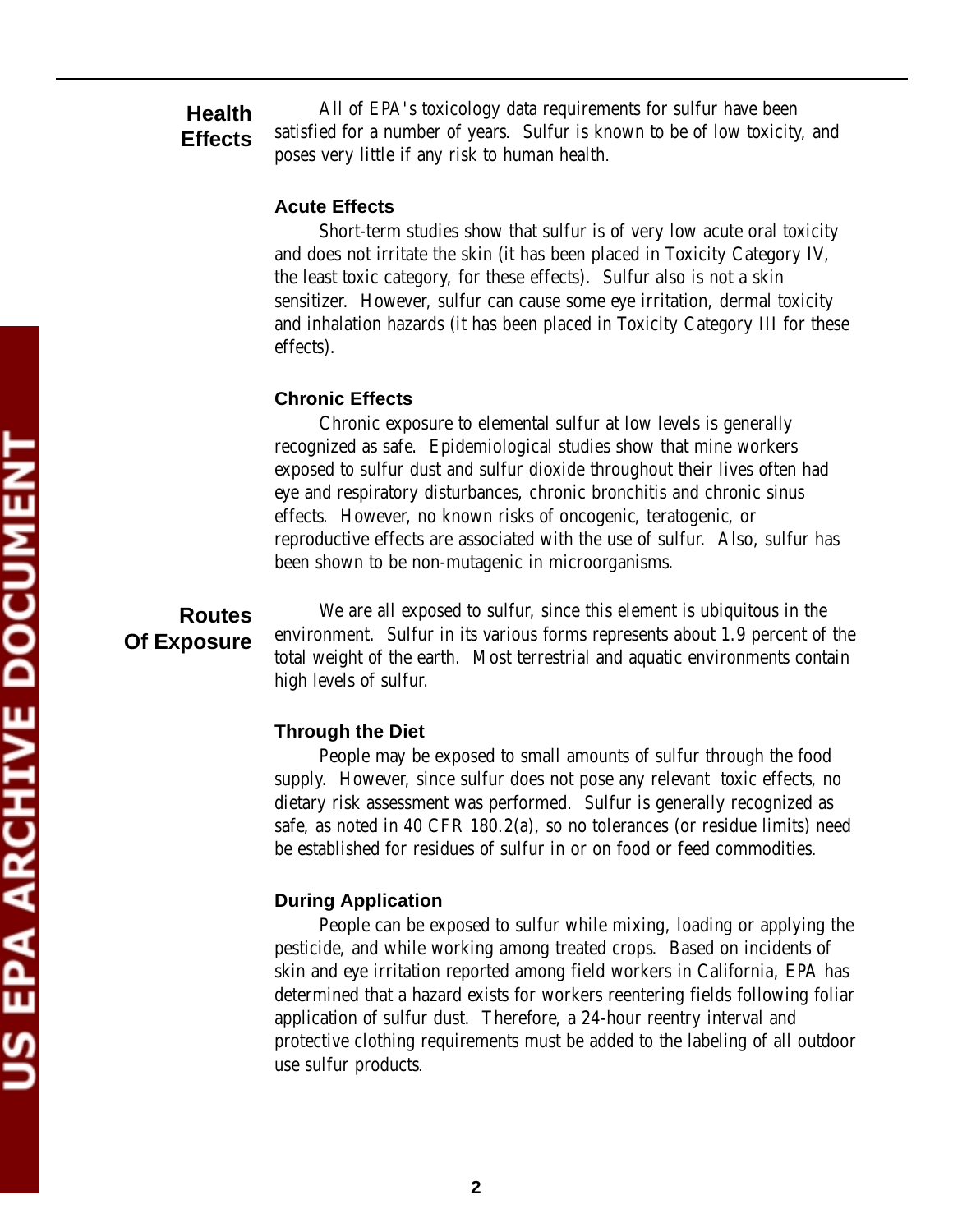#### **Environmental Hazards**

All the environmental fate and ecological effects data requirements are satisfied for sulfur. This ubiquitous substance does not cause unreasonable adverse effects in the environment when used according to approved labeling, and poses little or no hazard to non-target organisms.

#### **Environmental Fate**

In the 1982 Registration Standard, all environmental fate data requirements were waived for sulfur based on the fact that it is a natural component of the environment. The use of elemental sulfur as a pesticide or a soil amendment is not an environmental concern because it becomes incorporated into the natural sulfur cycle.

#### **Ecological Effects**

In six studies on ecological effects (involving bobwhite quail, two fish species, daphnia, mysid shrimp and honey bees), sulfur has been shown to be practically non-toxic to the species tested. Thus, although there is potential for non-target organisms to be exposed to sulfur, little hazard to these species is expected to result.

# **Additional Data Required**

The generic data base supporting the reregistration of products containing sulfur has been reviewed and determined to be complete. No further generic data are required to support reregistration. Some productspecific data are being required, as described in Appendix D to the Reregistration Eligibility Document.

# **Product Labeling Changes Required**

All end-use outdoor sulfur product labels must bear an updated water contamination warning, and a 24-hour reentry statement and protective clothing requirements to protect handlers and field workers from adverse skin and eye effects. Please see the Reregistration Eligibility Document for the exact wording of these required label statements.

# **Regulatory Conclusion**

\* The studies available to EPA indicate that the element sulfur is of low toxicity, and its use as a pesticide poses very little known hazard to people and nontarget species.

\* Sulfur dust can cause eye and skin irritation to people who handle the pesticide or come into contact with treated foliage during field work. Therefore, a 24-hour reentry interval and protective clothing requirements